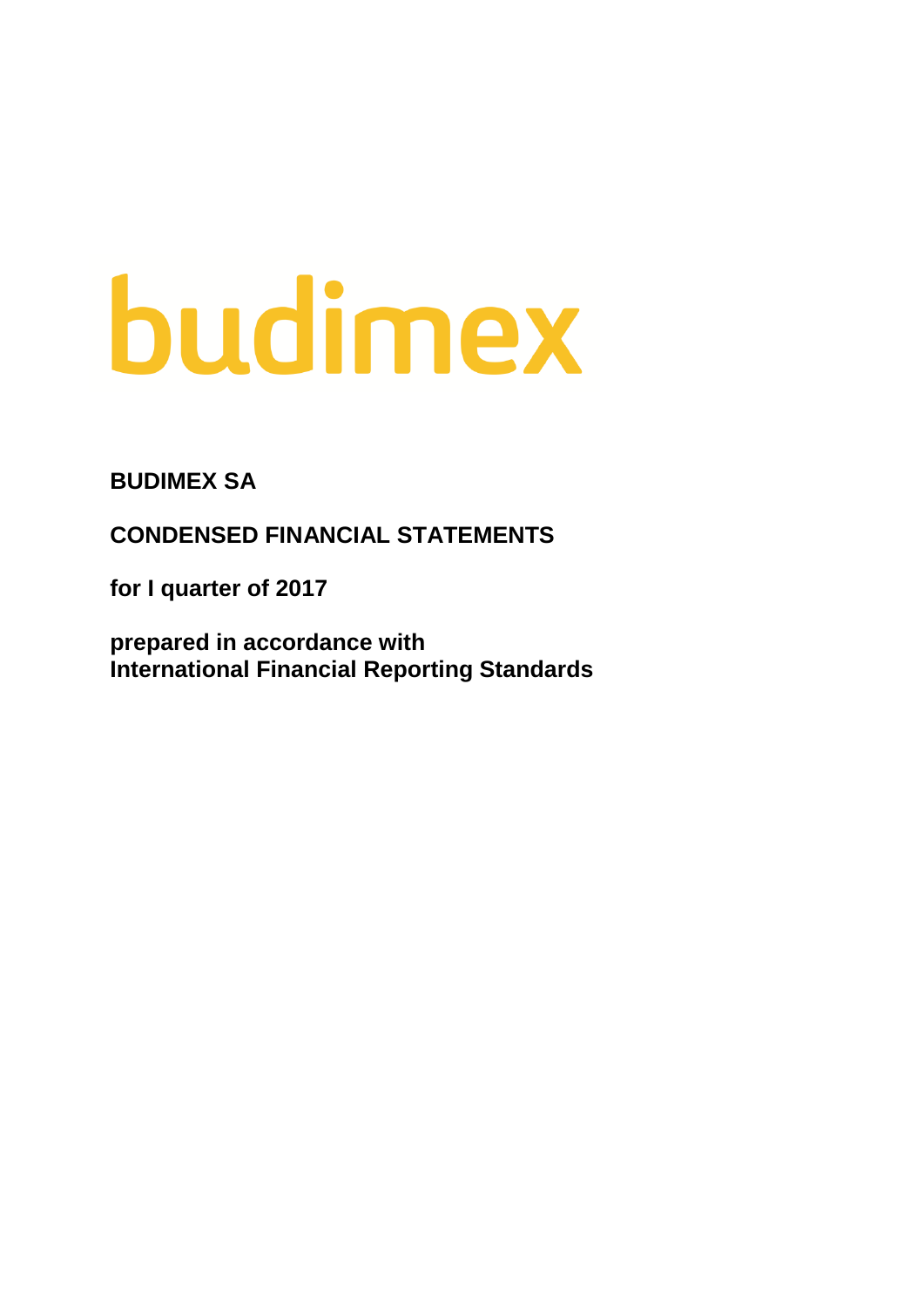# **Table of contents**

| 1.   |                                                                                               |  |
|------|-----------------------------------------------------------------------------------------------|--|
| 1.1. | Accounting policies and basis of preparing the financial statements of the Company  9         |  |
| 1.2. | Changes in accounting principles and the method of preparation of financial statements  10    |  |
| 1.3. |                                                                                               |  |
| 1.4. |                                                                                               |  |
| 1.5. |                                                                                               |  |
| 2.   |                                                                                               |  |
| 3.   | Descriptions of factors and events which had a material effect on the financial result of the |  |
|      |                                                                                               |  |
| 3.1. |                                                                                               |  |
| 3.2. |                                                                                               |  |
| 3.3. |                                                                                               |  |
| 3.4. | Material changes of the legal proceedings pending in I quarter of 2017  14                    |  |
| 4.   |                                                                                               |  |
| 5.   |                                                                                               |  |
| 6.   |                                                                                               |  |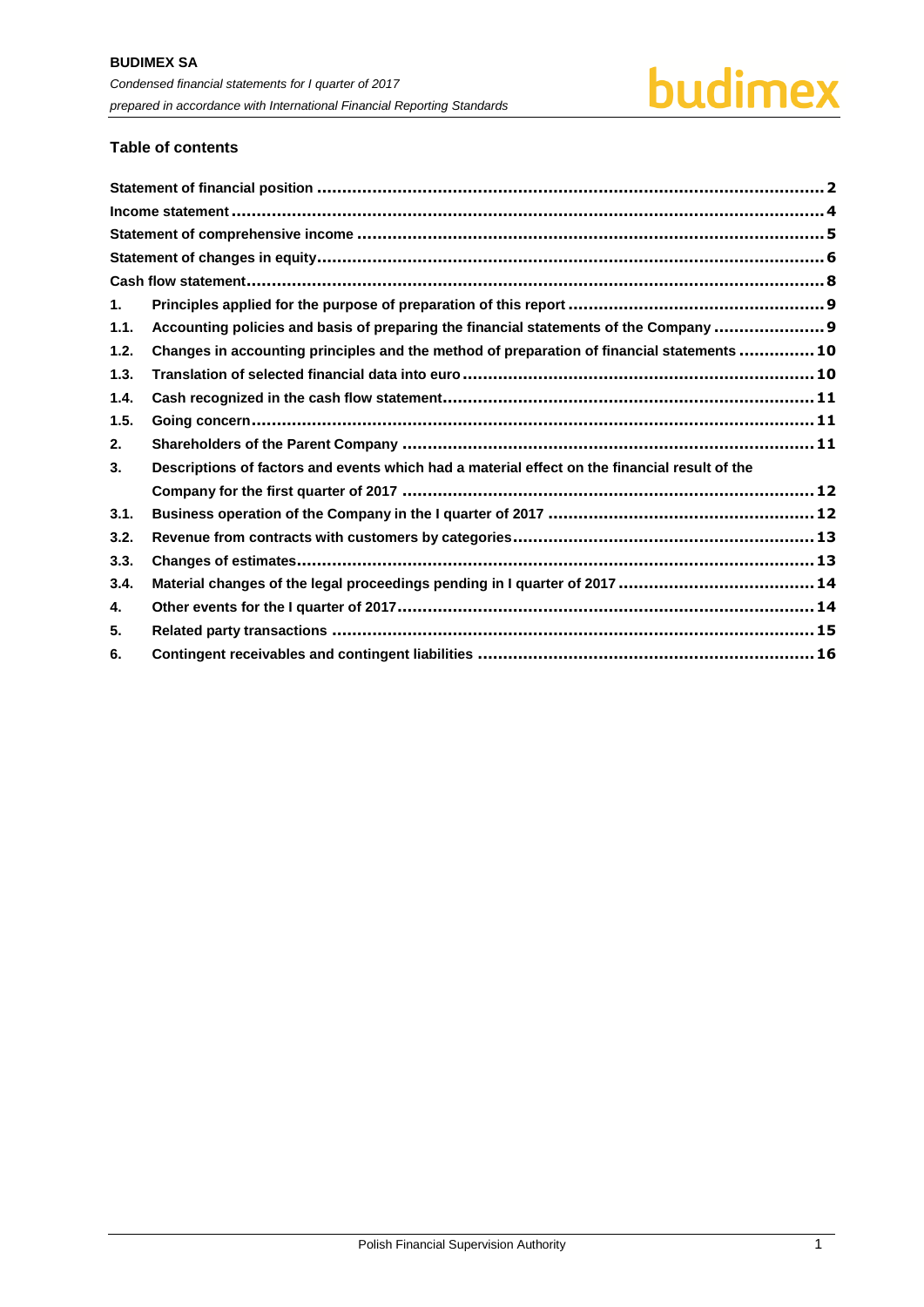

# <span id="page-2-0"></span>**Statement of financial position**

| <b>ASSETS</b>                                                                         | 31 March 2017<br>(PLN thousands) | 31 December 2016<br>(PLN thousands) |
|---------------------------------------------------------------------------------------|----------------------------------|-------------------------------------|
| Non-currents assets (long-term)                                                       |                                  |                                     |
| Property, plant and equipment                                                         | 92 030                           | 92 668                              |
| Investment properties                                                                 | 3727                             | 3762                                |
| Intangible assets                                                                     | 28 695                           | 29 707                              |
| Investments in subsidiaries                                                           | 726 891                          | 724 473                             |
| Investments in associates                                                             | 61 24 6                          | 61 24 6                             |
| Investments in other entities                                                         | 6417                             | 6417                                |
| Other financial assets                                                                | 23 177                           | 16 537                              |
| Trade and other receivables                                                           | 12 4 25                          | 12878                               |
| Retentions for construction contracts                                                 | 42 932                           | 39 835                              |
| Deferred tax asset                                                                    | 396 021                          | 400 046                             |
| Total non-current assets (long-term)                                                  | 1 393 561                        | 1 387 569                           |
| <b>Current assets</b>                                                                 |                                  |                                     |
| Inventories                                                                           | 212 123                          | 159 498                             |
| Trade and other receivables                                                           | 495 822                          | 462 329                             |
| Retentions for construction contracts                                                 | 48 975                           | 46 767                              |
| Amounts due and receivable from customers (investors) under construction<br>contracts | 388 278                          | 290 016                             |
| Current tax receivable                                                                | 9 3 6 2                          |                                     |
| Other financial assets                                                                | 100 304                          | 1717                                |
| Cash and cash equivalents                                                             | 1 615 479                        | 2 2 7 2 1 1 0                       |
| Total current assets (short-term)                                                     | 2 870 343                        | 3 232 437                           |
| <b>TOTAL ASSETS</b>                                                                   | 4 263 904                        | 4 620 006                           |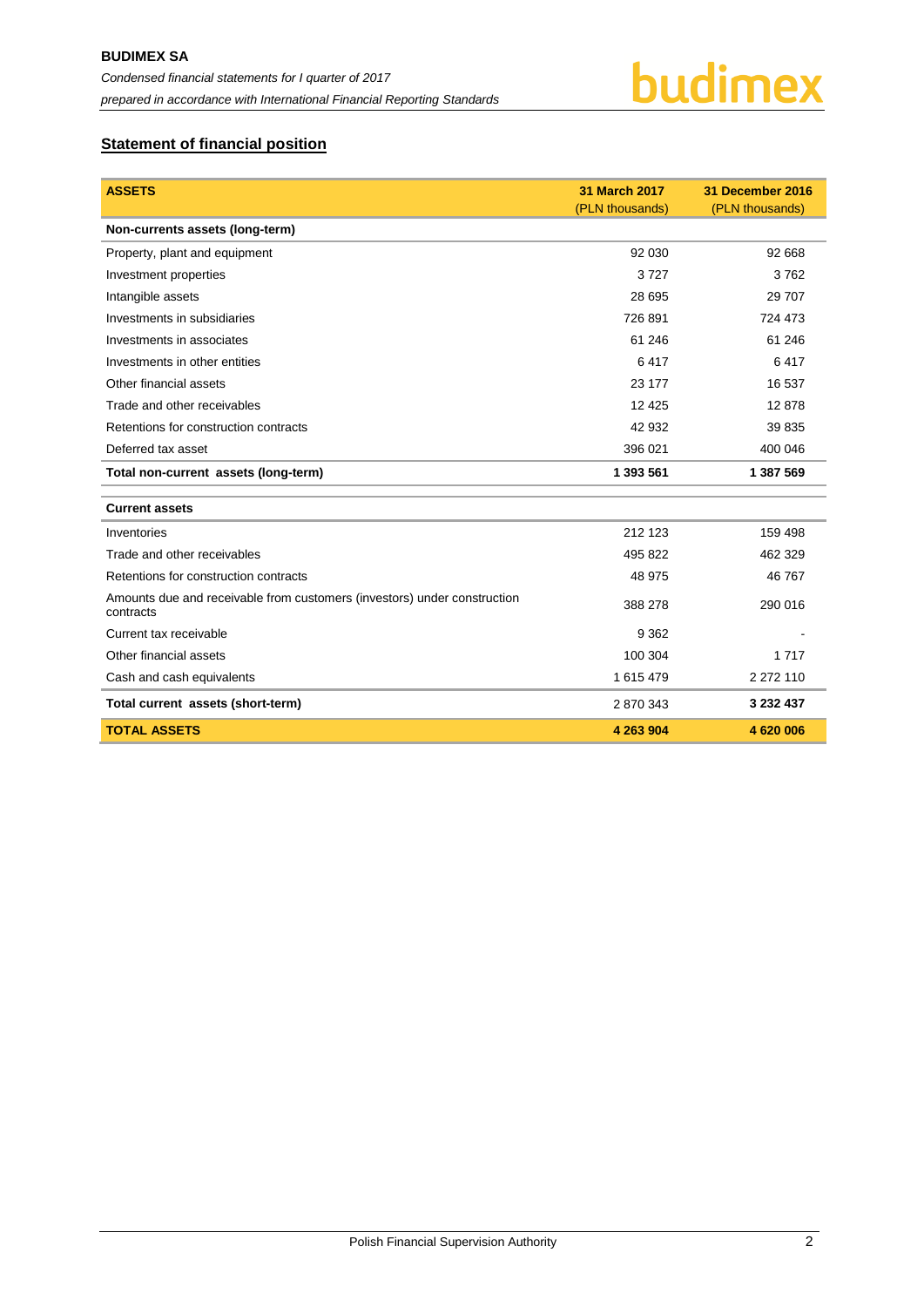# **Statement of financial position (cont.)**

| <b>EQUITY AND LIABILITIES</b>                                                 | <b>31 March 2017</b> | 31 December 2016 |
|-------------------------------------------------------------------------------|----------------------|------------------|
|                                                                               | (PLN thousands)      | (PLN thousands)  |
| <b>Equity</b>                                                                 |                      |                  |
| Shareholders' equity                                                          |                      |                  |
| <b>Issued capital</b>                                                         | 145 848              | 145 848          |
| Share premium                                                                 | 80 199               | 80 199           |
| Other reserves                                                                | 54 001               | 54 001           |
| Foreign exchange differences on translation of foreign operations             | 5 4 6 0              | 5670             |
| Retained earnings                                                             | 465 356              | 382 856          |
| Total shareholders' equity                                                    | 750 864              | 668 574          |
| <b>Liabilities</b>                                                            |                      |                  |
| Long-term liabilities                                                         |                      |                  |
| Loans, borrowings and other external sources of finance                       | 28 738               | 29 374           |
| Retentions for construction contracts                                         | 196 902              | 194 624          |
| Provision for long-term liabilities and other charges                         | 178 624              | 180 765          |
| Long-term retirement benefits and similar obligations                         | 5 3 4 8              | 5 3 4 8          |
| Other financial liabilities                                                   | 1870                 | 7                |
| <b>Total long-term liabilities</b>                                            | 411 482              | 410 118          |
| <b>Short-term liabilities</b>                                                 |                      |                  |
| Loans, borrowings and other external sources of finance                       | 18 304               | 18 4 63          |
| Trade and other payables                                                      | 1 167 785            | 1 397 654        |
| Retentions for construction contracts                                         | 175 638              | 174 635          |
| Amounts due and payable to customers (investors) under construction contracts | 1 129 449            | 1 337 780        |
| Deferred income                                                               | 443 522              | 408 741          |
| Provision for short-term liabilities and other charges                        | 163 411              | 157 540          |
| Current tax payable                                                           |                      | 45 272           |
| Short-term retirement benefits and similar obligations                        | 1 0 2 5              | 1 0 2 5          |
| Other financial liabilities                                                   | 2 4 2 4              | 204              |
| <b>Total short-term liabilities</b>                                           | 3 101 558            | 3 541 314        |
| <b>Total liabilities</b>                                                      | 3513040              | 3 951 432        |
| <b>TOTAL EQUITY AND LIABILITIES</b>                                           | 4 263 904            | 4620006          |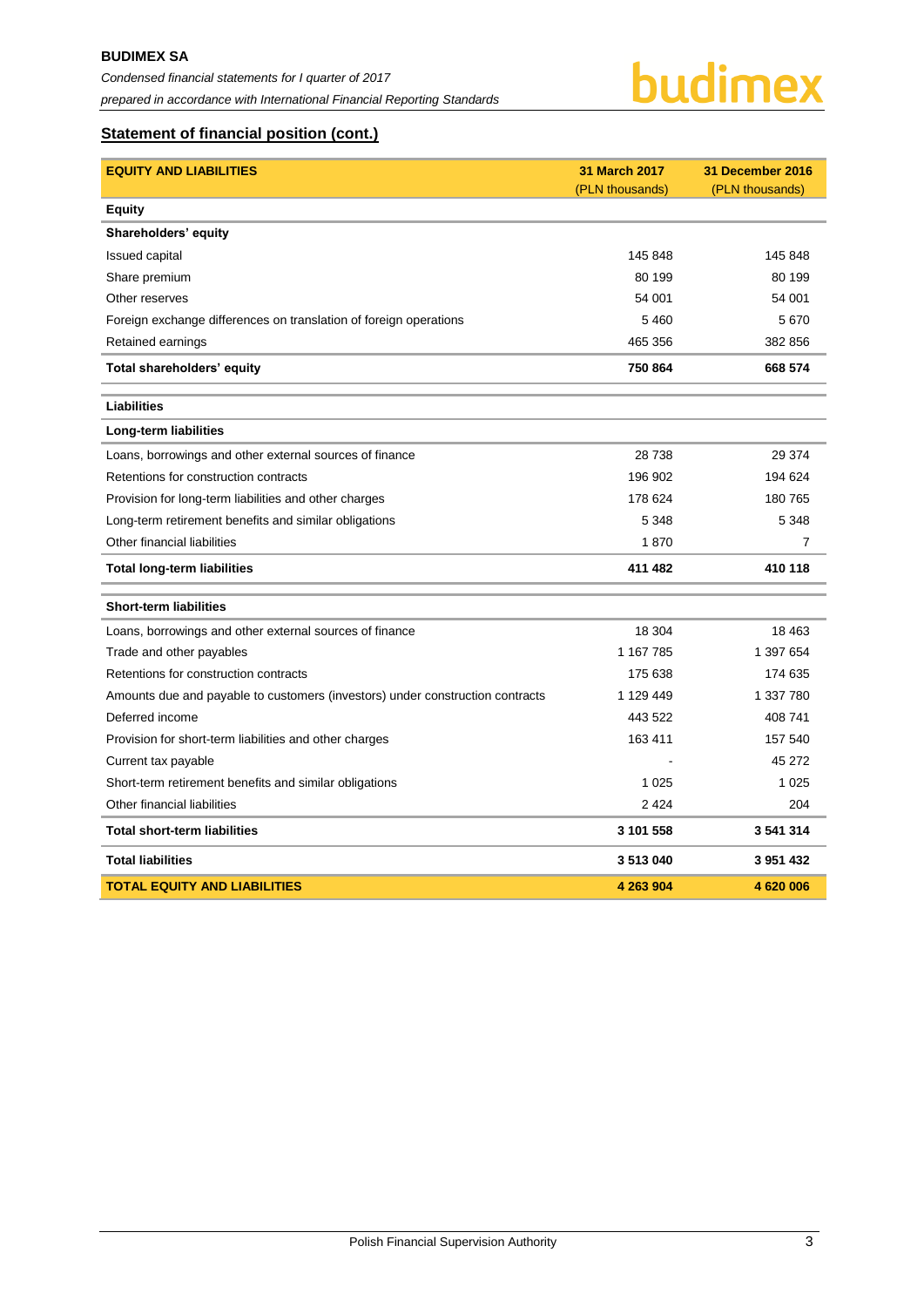# <span id="page-4-0"></span>**Income statement**

|                                                                           | 3-month period ended 31 March |                 |  |
|---------------------------------------------------------------------------|-------------------------------|-----------------|--|
|                                                                           | 2017                          | 2016            |  |
|                                                                           | (PLN thousands)               | (PLN thousands) |  |
| <b>Continuing operations</b>                                              |                               |                 |  |
| Net sales of finished goods, goods for resale, raw materials and services | 940 517                       | 883 401         |  |
| Cost of finished goods, goods for resale, raw materials and services sold | (806 795)                     | (799001)        |  |
| Gross profit on sales                                                     | 133722                        | 84 400          |  |
| Selling expenses                                                          | (2488)                        | (2695)          |  |
| Administrative expenses                                                   | (47667)                       | (45228)         |  |
| Other operating income                                                    | 12 072                        | 19821           |  |
| Other operating expenses                                                  | (5938)                        | (16 456)        |  |
| <b>Operating profit</b>                                                   | 89 701                        | 39 842          |  |
| Finance income                                                            | 19798                         | 43 288          |  |
| Finance costs                                                             | (9, 472)                      | (8312)          |  |
| <b>Profit before tax</b>                                                  | 100 027                       | 74 818          |  |
| Income tax                                                                | (17527)                       | (9.487)         |  |
| Net profit from continuing operations                                     | 82 500                        | 65 331          |  |
| Net profit for the period                                                 | 82 500                        | 65 331          |  |
|                                                                           |                               |                 |  |
|                                                                           |                               |                 |  |

| Basic and diluted earnings per share attributable to the shareholders (in PLN)<br>3,23 | 2,56 |
|----------------------------------------------------------------------------------------|------|
|----------------------------------------------------------------------------------------|------|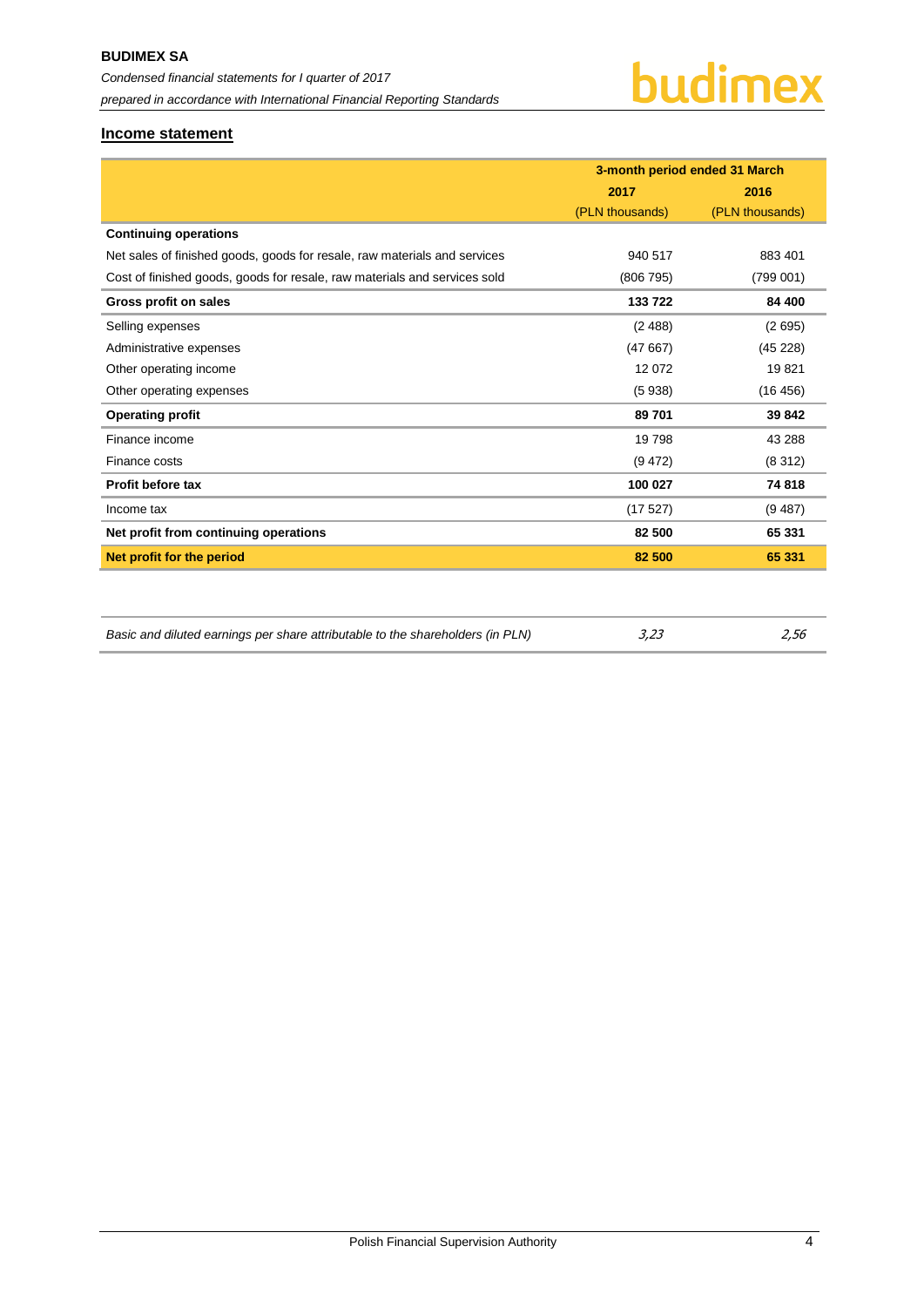# <span id="page-5-0"></span>**Statement of comprehensive income**

|                                                                  | 3-month period ended 31 March |                 |  |
|------------------------------------------------------------------|-------------------------------|-----------------|--|
|                                                                  | 2017<br>2016                  |                 |  |
|                                                                  | (PLN thousands)               | (PLN thousands) |  |
| Net profit for the period                                        | 82 500                        | 65 331          |  |
| Other comprehensive income for the period, which:                |                               |                 |  |
| Will be subsequently reclassified to profit or loss:             |                               |                 |  |
| Foreign exchange differences on translation of foreign branch    | (210)                         | (80)            |  |
| Deferred tax related to components of other comprehensive income |                               |                 |  |
| Will not be subsequently reclassified to profit or loss:         |                               |                 |  |
| Actuarial gains/(losses)                                         |                               |                 |  |
| Deferred tax related to components of other comprehensive income |                               |                 |  |
| Other comprehensive income, net of tax                           | (210)                         | (80)            |  |
| Total comprehensive income for the period                        | 82 290                        | 65 251          |  |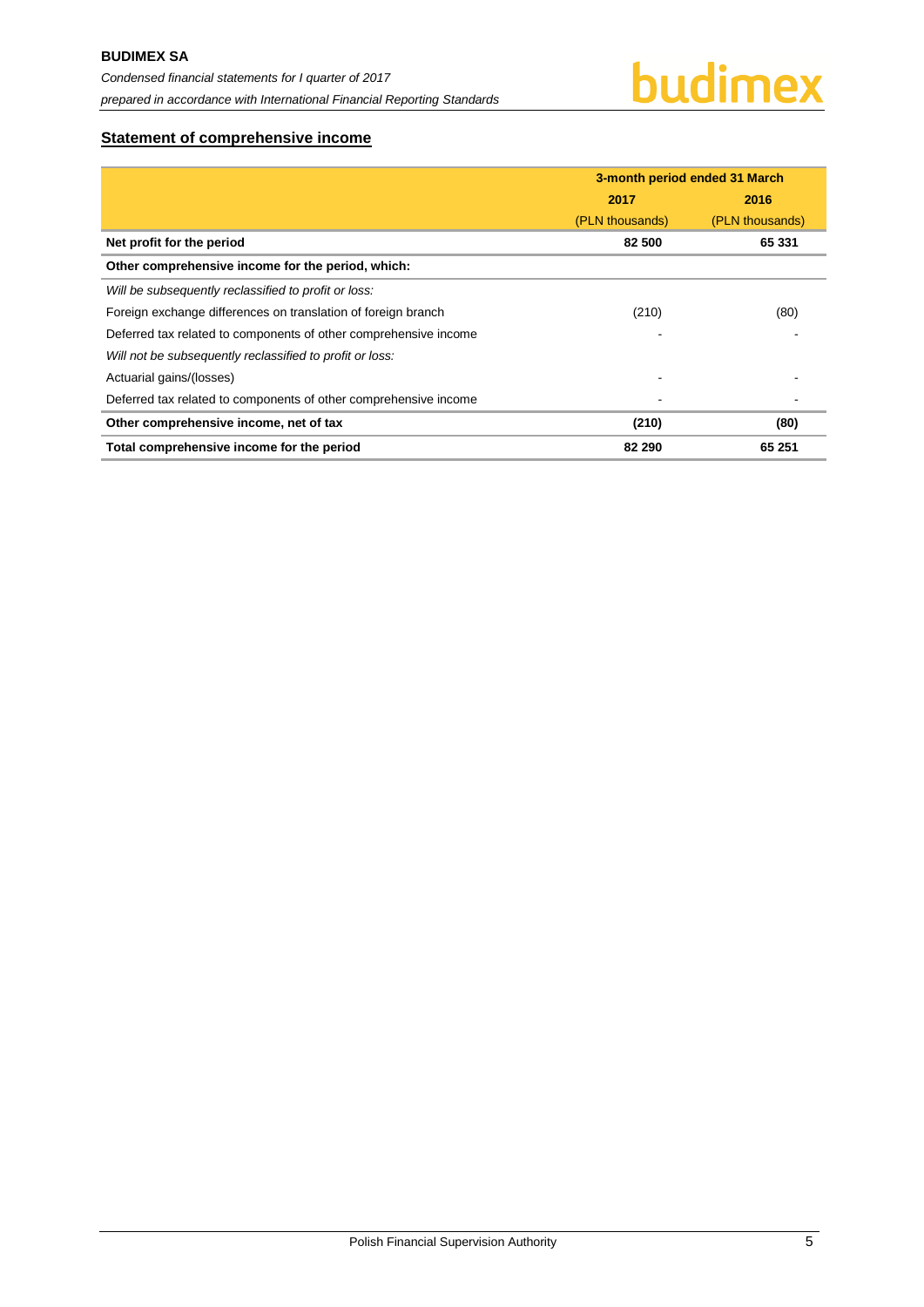# **BUDIMEX SA**

*Condensed financial statements for I quarter of 2017*

*prepared in accordance with International Financial Reporting Standards*



# **Statement of changes in equity**

<span id="page-6-0"></span>

|                                              | <b>Issued</b><br>capital | <b>Share</b><br>premium  | <b>Other</b><br><b>reserves</b> | <b>Foreign exchange</b><br>differences<br>on translation<br>of foreign<br>operations | <b>Retained</b><br>earnings | <b>Total</b><br>equity |
|----------------------------------------------|--------------------------|--------------------------|---------------------------------|--------------------------------------------------------------------------------------|-----------------------------|------------------------|
|                                              |                          |                          |                                 | in PLN thousands                                                                     |                             |                        |
| Balance as at 1 January 2017                 | 145 848                  | 80 199                   | 54 001                          | 5670                                                                                 | 382 856                     | 668 574                |
| Profit for the period                        | $\sim$                   | $\overline{\phantom{0}}$ | $\overline{\phantom{a}}$        | ۰.                                                                                   | 82 500                      | 82 500                 |
| Other comprehensive income                   | $\sim$                   | $\sim$                   | $\sim$                          | (210)                                                                                | $\sim$                      | (210)                  |
| Total comprehensive income for<br>the period | $\blacksquare$           | $\blacksquare$           | $\blacksquare$                  | (210)                                                                                | 82 500                      | 82 290                 |
| Balance as at 31 March 2017                  | 145 848                  | 80 199                   | 54 001                          | 5 4 6 0                                                                              | 465 356                     | 750 864                |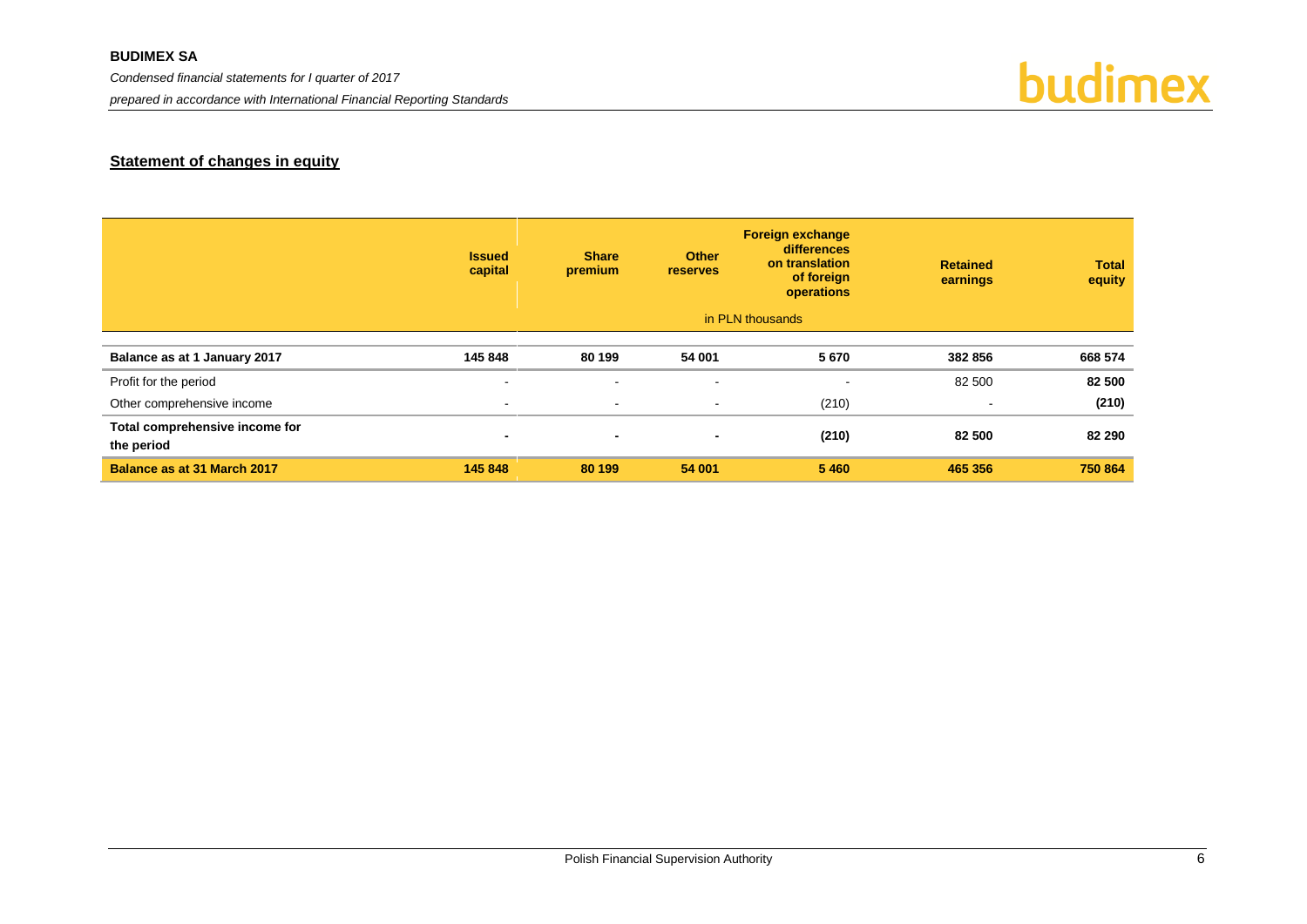*prepared in accordance with International Financial Reporting Standards*



# **Statement of changes in equity (cont.)**

|                                           | <b>Issued</b><br>capital | <b>Share</b><br>premium  | <b>Other</b><br>reserves | <b>Foreign exchange</b><br>differences<br>on translation<br>of foreign<br>operations<br>in PLN thousands | <b>Retained</b><br>earnings | <b>Total</b><br>equity |
|-------------------------------------------|--------------------------|--------------------------|--------------------------|----------------------------------------------------------------------------------------------------------|-----------------------------|------------------------|
|                                           |                          |                          |                          |                                                                                                          |                             |                        |
| Balance as at 1 January 2016              | 145 848                  | 80 199                   | 53 909                   | 5630                                                                                                     | 208 753                     | 494 339                |
| Profit for the period                     |                          |                          | $\overline{\phantom{a}}$ |                                                                                                          | 65 331                      | 65 331                 |
| Other comprehensive income                |                          | $\overline{\phantom{a}}$ |                          | (80)                                                                                                     |                             | (80)                   |
| Total comprehensive income for the period | $\blacksquare$           | $\blacksquare$           | $\blacksquare$           | (80)                                                                                                     | 65 331                      | 65 251                 |
| Share-based payment                       | ۰                        |                          | (178)                    | $\overline{\phantom{a}}$                                                                                 |                             | (178)                  |
| Balance as at 31 March 2016               | 145 848                  | 80 199                   | 53 731                   | 5 5 5 0                                                                                                  | 274 084                     | 559 412                |
| Profit for the period                     | $\blacksquare$           | $\overline{\phantom{a}}$ | $\overline{\phantom{a}}$ | $\overline{\phantom{a}}$                                                                                 | 316 585                     | 316 585                |
| Other comprehensive income                | $\overline{\phantom{a}}$ | $\overline{\phantom{a}}$ | 272                      | 120                                                                                                      |                             | 392                    |
| Total comprehensive income for the period | $\blacksquare$           | $\blacksquare$           | 272                      | 120                                                                                                      | 316 585                     | 316 977                |
| <b>Dividends</b>                          | $\overline{\phantom{a}}$ | $\overline{\phantom{a}}$ | $\overline{\phantom{a}}$ | $\overline{\phantom{a}}$                                                                                 | (207 815)                   | (207815)               |
| Other corrections-rounding                | $\blacksquare$           |                          | (2)                      | $\overline{\phantom{a}}$                                                                                 | 2                           | 0                      |
| <b>Balance as at 31 December 2016</b>     | 145 848                  | 80 199                   | 54 001                   | 5 6 7 0                                                                                                  | 382 856                     | 668 574                |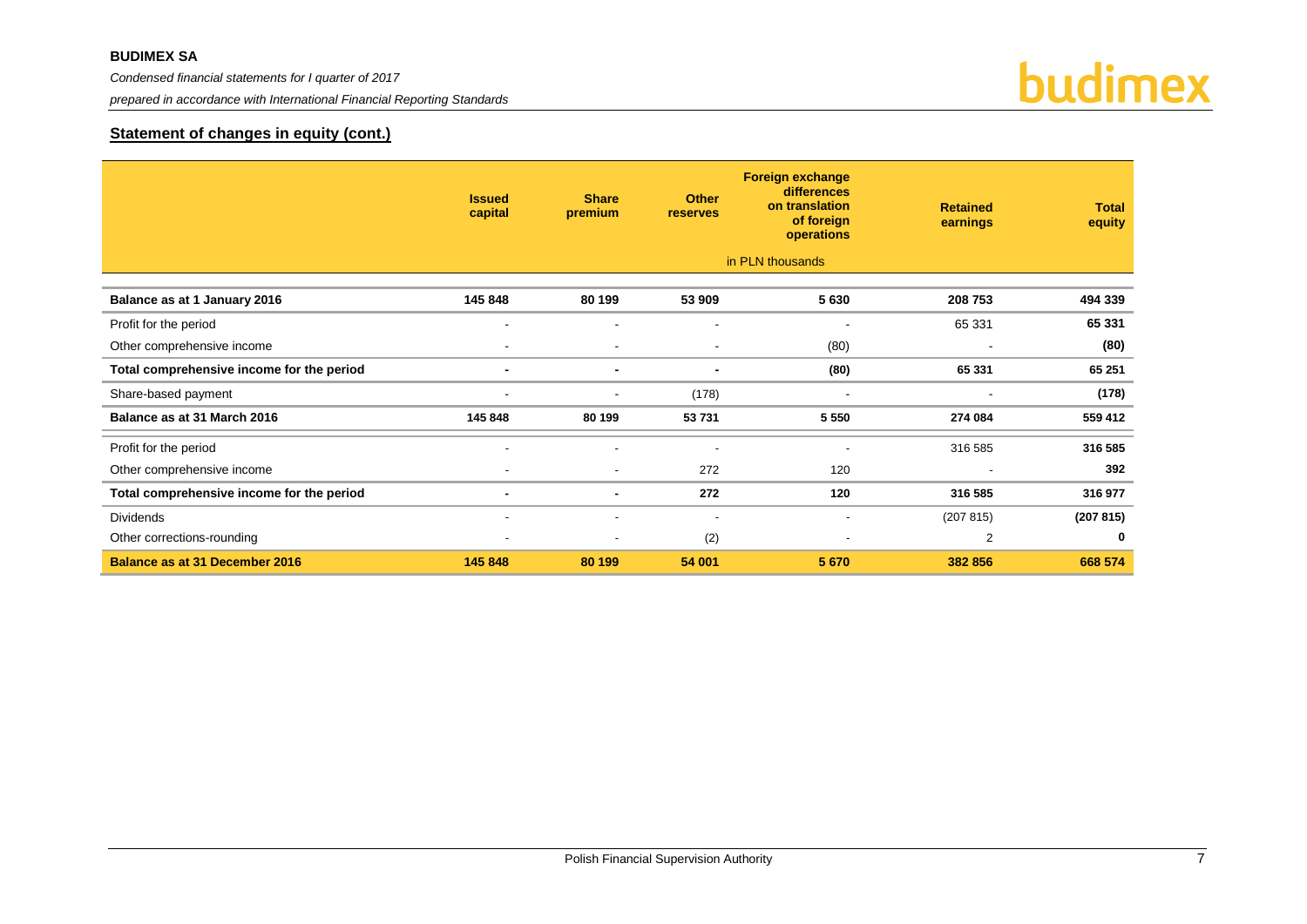# <span id="page-8-0"></span>**Cash flow statement**

|                                                                                                        | 3-month period ended 31 March |                 |  |
|--------------------------------------------------------------------------------------------------------|-------------------------------|-----------------|--|
|                                                                                                        | 2017                          | 2016            |  |
|                                                                                                        | (PLN thousands)               | (PLN thousands) |  |
| <b>CASH FLOW FROM OPRATING ACTIVITIES</b>                                                              |                               |                 |  |
| Net profit before tax                                                                                  | 100 027                       | 74 818          |  |
| <b>Adjustments for:</b>                                                                                |                               |                 |  |
| Depreciation/ amortization                                                                             | 7835                          | 5450            |  |
| Foreign exchange (gains)/ losses                                                                       | 648                           | (187)           |  |
| Interest and shares in profits (dividends)                                                             | (12071)                       | (30952)         |  |
| (Profit)/ loss on disposal of investments                                                              | (16)                          | (243)           |  |
| Change in valuation of derivative financial instruments                                                | (2 130)                       | 59              |  |
| Change in provisions and liabilities arising from retirement benefits and similar<br>obligations       | 3730                          | (82)            |  |
| Other adjustments                                                                                      | (38)                          | (245)           |  |
| Operating profit before changes in working capital                                                     | 97 985                        | 48 618          |  |
| Change in receivables and retentions for construction contracts                                        | (25983)                       | (100995)        |  |
| Change in inventories                                                                                  | (52625)                       | (29 471)        |  |
| Change in retentions for construction contracts and in liabilities, except for loans<br>and borrowings | (228 718)                     | (11105)         |  |
| Change in amounts due and receivable under construction contracts                                      | (306593)                      | (96 523)        |  |
| Change in deferred income                                                                              | 34 781                        | (9346)          |  |
| Change in cash and cash equivalents of restricted use                                                  | 3762                          | 7 2 5 1         |  |
| Cash used /from operations                                                                             | (477391)                      | (191571)        |  |
| Income tax paid                                                                                        | (68135)                       | (76 564)        |  |
| <b>NET CASH USED IN OPERATING ACTIVITIES</b>                                                           | (545526)                      | (268135)        |  |
| <b>CASH FLOW FROM INVESTING ACTIVITIES</b>                                                             |                               |                 |  |
| Sale of intangible assets and tangible fixed assets                                                    | 15                            | 248             |  |
| Purchase of intangible assets and tangible fixed assets                                                | (3 265)                       | (3551)          |  |
| Purchase of financial assets available-for-sale                                                        | (1520)                        | (150)           |  |
| Purchase of held-to-maturity financial assets                                                          | (98965)                       |                 |  |
| Loans granted                                                                                          |                               | (6 860)         |  |
| Interest received                                                                                      | 129                           | 1 606           |  |
| <b>NET CASH USED IN INVESTING ACTIVITIES</b>                                                           | (103606)                      | (8707)          |  |
| <b>CASH FLOW FROM FINANCING ACTIVITIES</b>                                                             |                               |                 |  |
| Payment of finance lease liabilities                                                                   | (2363)                        | (3 013)         |  |
| Interest paid                                                                                          | (303)                         | (161)           |  |
| <b>NET CASH USED IN FINANCING ACTIVITIES</b>                                                           | (2666)                        | (3174)          |  |
| <b>NET CHANGE IN CASH AND CASH EQUIVALENTS</b>                                                         | (651 798)                     | (280016)        |  |
| Foreign exchange differences, net                                                                      | (1 071)                       | 201             |  |
| <b>CASH AND CASH EQUIVALENTS AT THE BEGINNING OF THE PERIOD (note 1.4)</b>                             | 2 239 546                     | 1935366         |  |
| CASH AND CASH EQUIVALENTS AT THE END OF THE PERIOD (note 1.4)                                          | 1 586 677                     | 1 655 551       |  |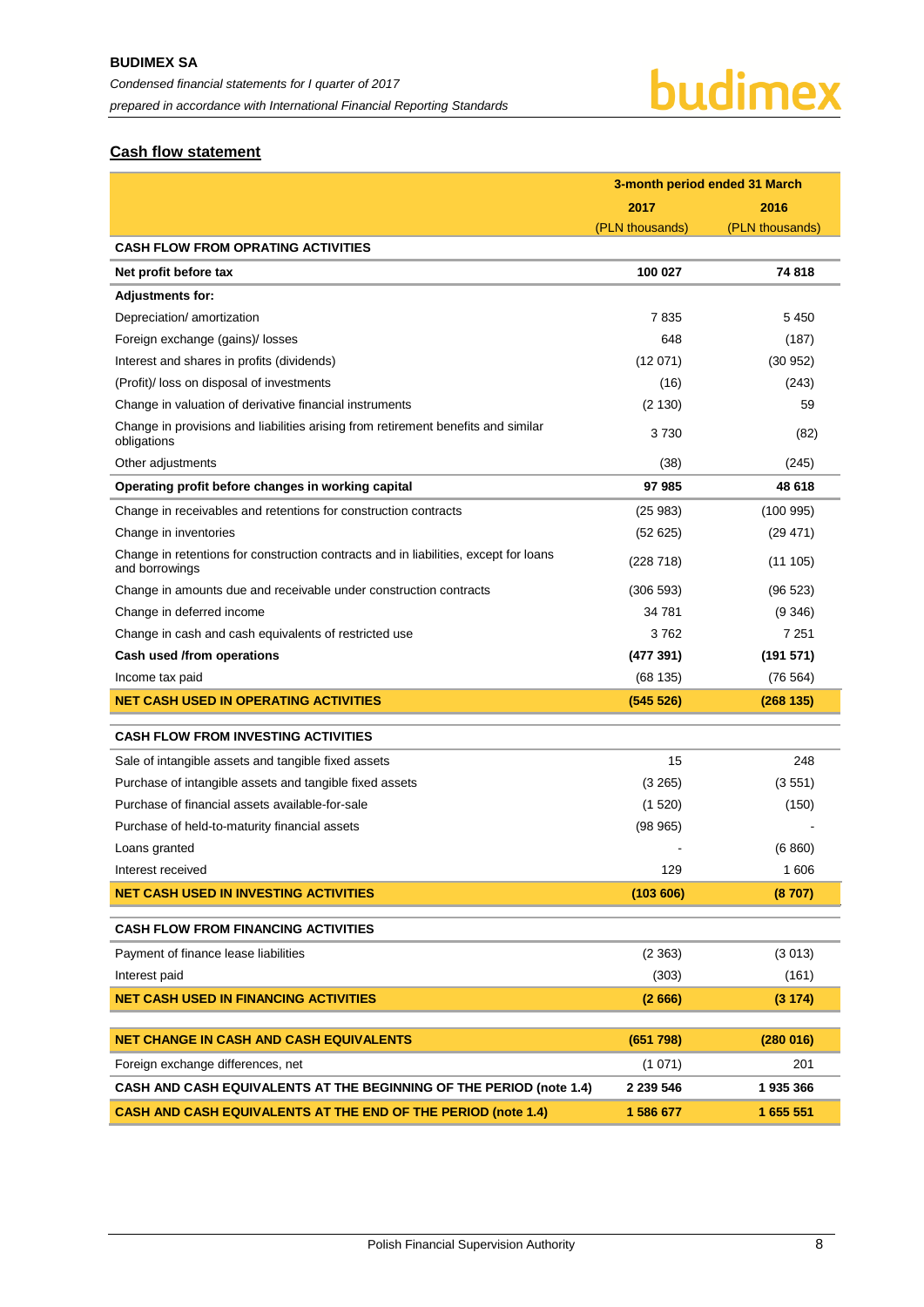# <span id="page-9-1"></span><span id="page-9-0"></span>**1. Principles applied for the purpose of preparation of this report**

# **1.1. Accounting policies and basis of preparing the financial statements of the Company**

These condensed financial statements were prepared in accordance with IAS 34 "Interim Financial Reporting" and appropriate accounting standards applicable for preparation of the interim financial statements adopted by the European Union issued and effective when preparing the interim financial statements applying the same principles for the current and comparable period. Details of accounting policies adopted by the Company were described in the financial statements of the Company for the year ended 31 December 2016, published on 21 March 2017.

The financial statements and the comparative data contain aggregate data of the Company's German branch translated into Polish zloty using the rate of exchange presented in the point 1.3 of herein condensed financial statements.

The financial statements and the comparative data contain also attributable to Budimex SA share in jointly controlled entities that constitute joint operations as per IFRS 11: Budimex SA Sygnity SA Sp. j., Budimex SA Ferrovial Agroman SA Sp. j., Budimex SA Ferrovial Agroman SA S.C., Budimex SA Budimex Budownictwo Sp. z o.o. S.C., Budimex SA Cadagua SA S.C. (dissolved in 2016), Budimex SA Cadagua SA II S.C., Budimex SA Tecnicas Reunidas SA-Turów S.C., Budimex SA Ferrovial Agroman (UK) Limited - Metro II Sp.j (dissolved in 2016), Budimex SA Energetyka 1 Sp. j., Budimex SA Energetyka 2 Sp. j., Budimex SA Energetyka 3 Sp. j., Budimex SA Ferrovial Agroman SA 2 S.C., Budimex SA Cadagua SA III S.C., Budimex SA Cadagua SA IV S.C., Budimex SA Cadagua SA V S.C.

### *Amendments to standards effective in the current period*

The Company has elected to use the opportunity of early adoption of IFRS 15 "Revenue from Contracts with Customers" and Amendments to IFRS 15 – "Effective date of IFRS 15" starting from 1 January 2017.

# *Amendments to Standards already published, but not yet effective*

At the date of the authorization of the attached condensed financial statements, the Company did not apply the following Standard, which had been issued and authorised for use in the EU, but were not yet effective:

IFRS 9 . Financial Instruments", endorsed in the EU on 22 November 2016 (effective for annual periods beginning on or after 1 January 2018),

The Company has elected not to use the opportunity of early adoption of IFRS 9. The Company estimates that IFRS 9 would not have any material impact on the financial statements, had it been applied at the reporting date.

### *Standards, amendments to standards and interpretations issued by IASB but not yet adopted by the EU*

The IFRSs endorsed by the EU do not differ materially from regulations adopted by the International Accounting Standards Board (IASB), except for the below standards, amendments to Standards and IFRIC Interpretations, which as at the date of the preparation of these financial statements were not yet adopted for use:

- IFRS 14 "Regulatory Deferral Accounts" (the EU has decided to suspend the endorsement process),
- IFRS 16 "Leases" (effective for annual periods beginning on or after 1 January 2019),
- Amendments to IFRS 2 "Share-based Payment" *Classification and Measurement of Share-based Payment Transactions* (effective for annual periods beginning on or after 1 January 2018),
- Amendments to IFRS 4 "Insurance Contracts" *Applying IFRS 9 Financial Instruments with IFRS 4 Insurance Contracts* (effective for annual periods beginning on or after 1 January 2018 or upon first-time application of IFRS 9 "Financial Instruments"),
- Amendments to IFRS 10 "Consolidated Financial Statements" and IAS 28 "Investments in Associates and Joint Ventures" – *Sale or Contribution of Assets Between an Investor and its Associate or Joint Venture* (the EU suspended the endorsement process for an indefinite period of time),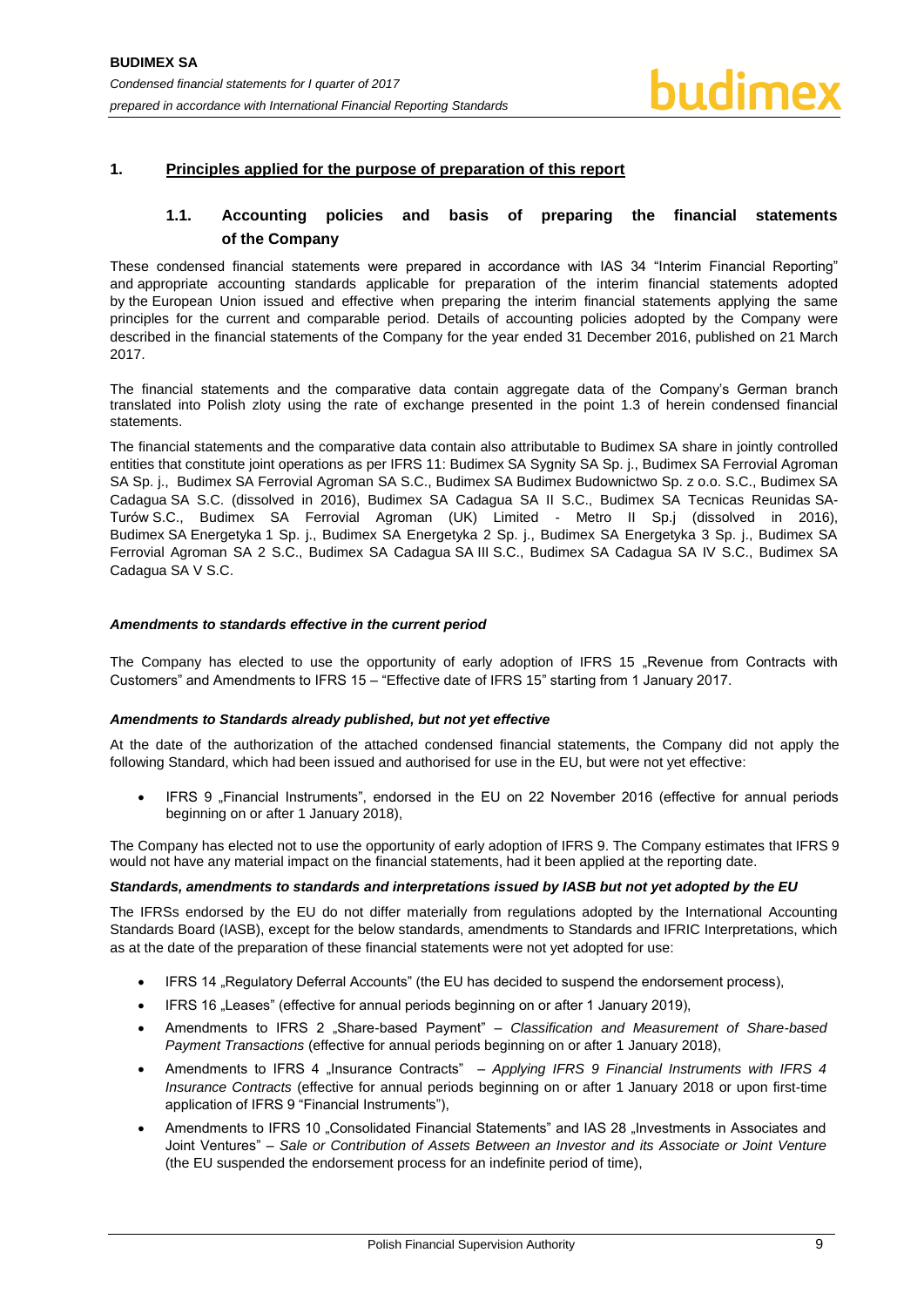- Amendments to IAS 7 "Statement of Cash Flows" *Disclosure Initiative* (effective for annual periods beginning on or after 1 January 2017),
- Amendments to IAS 12 "Income Taxes" *Recognition of Deferred Tax Assets for Unrealised Losses* (effective for annual periods beginning on or after 1 January 2017),
- Explanations to IFRS 15 "Revenue from Contracts with Customers" (effective for annual periods beginning on or after 1 January 2018),
- Annual Improvements to IFRSs (Cycle 2014-2016) improvements to IFRS 1, IFRS 12 and IAS 28, mainly with a view to removing inconsistencies and ensuring wording clarification (amendments to IFRS 12 are effective for annual periods beginning on or after 1 January 2017, while the amendments to IFRS 1 and IAS 28 are effective for annual periods beginning on or after 1 January 2018),
- Amendments to 40 "Investment Property" *Transfers of Investment Property* (effective for annual periods beginning on or after 1 January 2018),
- IFRIC 22 "Foreign Currency Transactions and Advance Consideration" (effective for annual periods beginning on or after 1 January 2018).

The Company estimates that the application of IFRS 16 "Leases" may, to some extent, increase both its non-current assets and its financial liabilities. At the same time, positive impact on operating result and negative impact on the result from financing activities are expected. These changes are, however, to offset so that the implementation of IFRS 16 will not bear any material impact on Company's net result. The remaining standards, standards amendments or improvements and the IFRIC Interpretation would not have any material impact on the financial statements, had these been applied by the Company at the reporting date.

At the same time, hedge accounting regarding the portfolio of financial assets and liabilities, whose policies have not been adopted for use by the EU, is still unregulated. The Company does not apply hedge accounting to its portfolio of financial assets and financial liabilities and therefore any potential changes thereto would not have any impact on the financial statements of the Company.

# **1.2. Changes in accounting principles and the method of preparation of financial statements**

<span id="page-10-0"></span>In the period covered by the report for the Company applied for the first time IFRS 15 "Revenue from Contracts with Customers" and Amendments to IFRS 15 – "Effective date of IFRS 15". The Company decided to apply the standard retrospectively with a total impact of the first application reported as at that day. According to the best estimations of the Company early application of IFRS 15 did not have any material impact on the previous years' financial statements. That is why as at 31 March 2017 no adjustment was made which would be presented in the retained earnings.

In the reporting period there were no changes in the accounting principles and the method of preparation of financial statements compared to those disclosed in the financial statements of the Company for the financial year 2016, published on 21 March 2017.

# **1.3. Translation of selected financial data into euro**

<span id="page-10-1"></span>Selected financial data was translated into euro in accordance with the following rules:

- $\bullet$  individual asset and liability items using the average exchange rate prevailing as at 31 March 2017 4.2198 PLN/EUR,
- individual profit and loss account and statement of cash flow items for the first quarter of 2017 using the exchange rate being an arithmetic average of average exchange rates established by the National Bank of Poland for the last day of each ended month for the period from 1 January 2017 to 31 March 2017 – 4.2891 PLN/EUR,
- individual asset and liability items of comparative financial data for the year 2016 using the average exchange rate prevailing as at 31 December 2016 – 4.4240 PLN/EUR,
- individual profit and loss account and statement of cash flow items of comparative financial data for the first quarter of 2016 - using the exchange rate being an arithmetic average of average exchange rates established by the National Bank of Poland for the last day of each ended month for the period from 1 January 2016 to 31 March 2016 – 4.3559 PLN/EUR.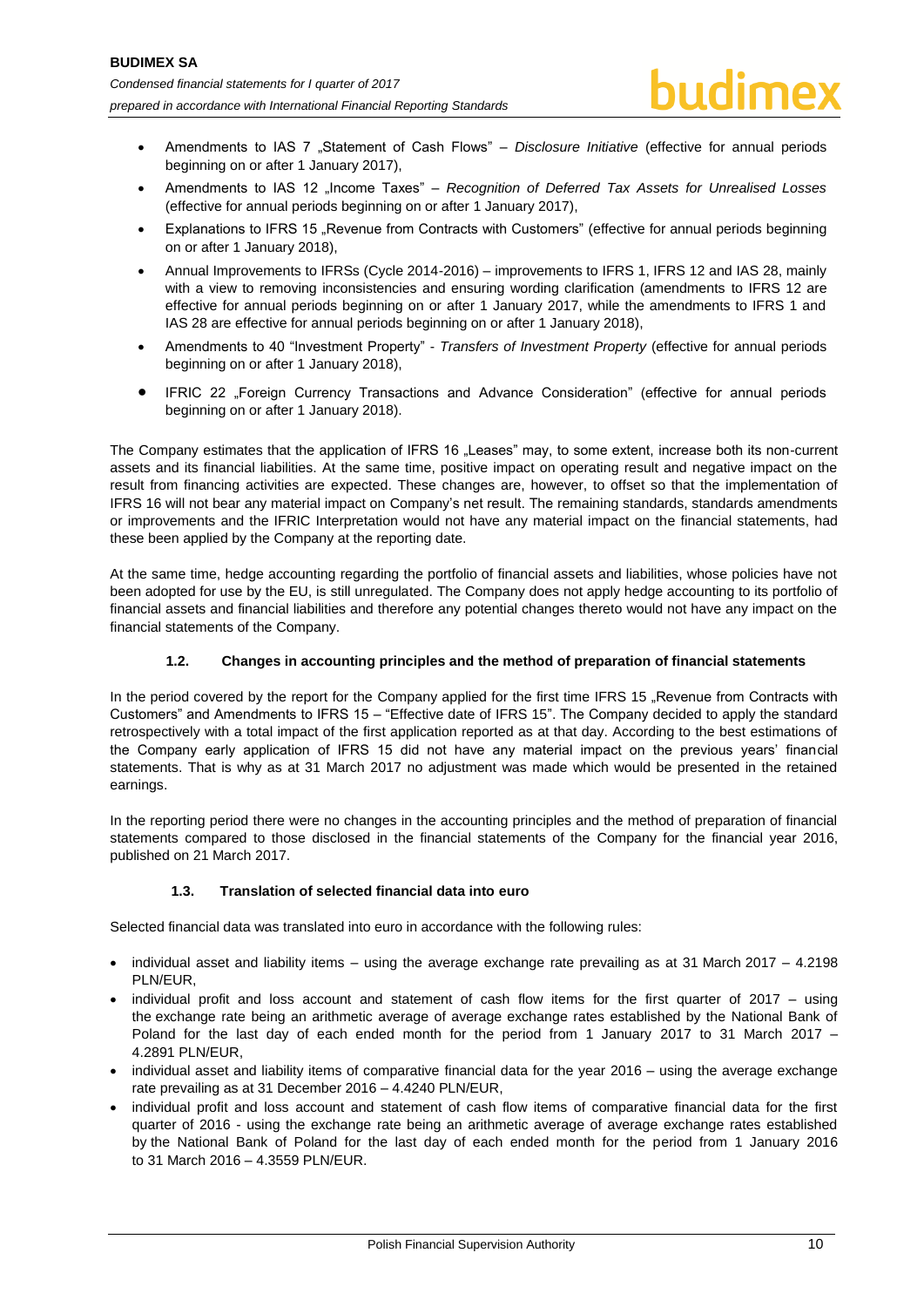### **1.4. Cash recognized in the cash flow statement**

<span id="page-11-0"></span>The Company recognizes cash of restricted use including cash of the consortia in the portion attributable to other consortium members in the statement of financial position under cash and cash equivalents. For the purpose of the statement of cash flow – the balance of cash at the beginning and at the end of the reporting period is reduced by cash of restricted use, and its change in the statement of financial position is recognized under cash flow from operating activities.

|                                                        | 31 March<br>2017 | 31 December<br>2016 | 31 March<br>2016 |
|--------------------------------------------------------|------------------|---------------------|------------------|
|                                                        |                  | in PLN thousand     |                  |
| Cash recognised in the statement of financial position | 1 615 479        | 2 272 110           | 1696070          |
| Cash and cash equivalents of restricted use            | (28802)          | (32 564)            | (40519)          |
| Cash recognised in the statement of cash flow          | 1586677          | 2 239 546           | 1 655 551        |

### **1.5. Going concern**

<span id="page-11-1"></span>The financial statements of the Company were prepared on the assumption that the Company will be going concern in the foreseeable future without a significant limitation in its activities. As at the date of signing the financial statements, the Management Board of the Company is not aware of any facts or circumstances that would indicate a threat to the Company's continued activities after the reporting date, due to an intended or compulsory withdrawal from or a significant limitation in its activities.

As at 31 March 2017 the excess of the current liabilities over the current assets amounted to PLN 231 215 thousand. Taking into consideration very good financial position of Budimex Group related to liquidity, of which the excess of current assets over current liabilities as at 31 March 2017 amounted to PLN 519 022 thousand, the Company's Management Board does not state as at the date of signing the financial statements any threat to Company's ability to continue as a going concern.

# <span id="page-11-2"></span>**2. Shareholders of the Parent Company**

According to the information held by Budimex SA, the shareholding structure of Budimex SA as at 27 April 2017 was as follows:

| <b>Shareholder</b>                                                                            | Type of<br>shares | <b>Number of</b><br>shares | % of the issued<br>capital | Number of<br>votes | % of voting<br>rights at the<br><b>AGM</b> |
|-----------------------------------------------------------------------------------------------|-------------------|----------------------------|----------------------------|--------------------|--------------------------------------------|
| Valivala Holdings B.V. Amsterdam (the<br>Netherlands) - Ferrovial SA Group company<br>(Spain) | ordinary          | 14 078 159                 | 55.14%                     | 14 078 159         | 55.14%                                     |
| Aviva OFE Aviva BZ WBK                                                                        | ordinary          | 1 720 000                  | 6.74%                      | 1 720 000          | 6.74%                                      |
| Nationale - Nederlanden OFE                                                                   | ordinary          | 1 376 939                  | 5.39%                      | 1 376 939          | 5.39%                                      |
| Other shareholders                                                                            | ordinary          | 8 355 000                  | 32.73%                     | 8 355 000          | 32.73%                                     |
| <b>Total</b>                                                                                  |                   | 25 530 098                 | 100.00%                    | 25 530 098         | 100.00%                                    |

On 31 March 2017 Valivala Holdings B.V. sold 1 000 000 shares of Budimex SA decreasing its share from 59.06 % to 55.14%. Those shares were acquired by Nationale - Nederlanden OFE that increased its share in issued capital of Budimex SA to 5.39%.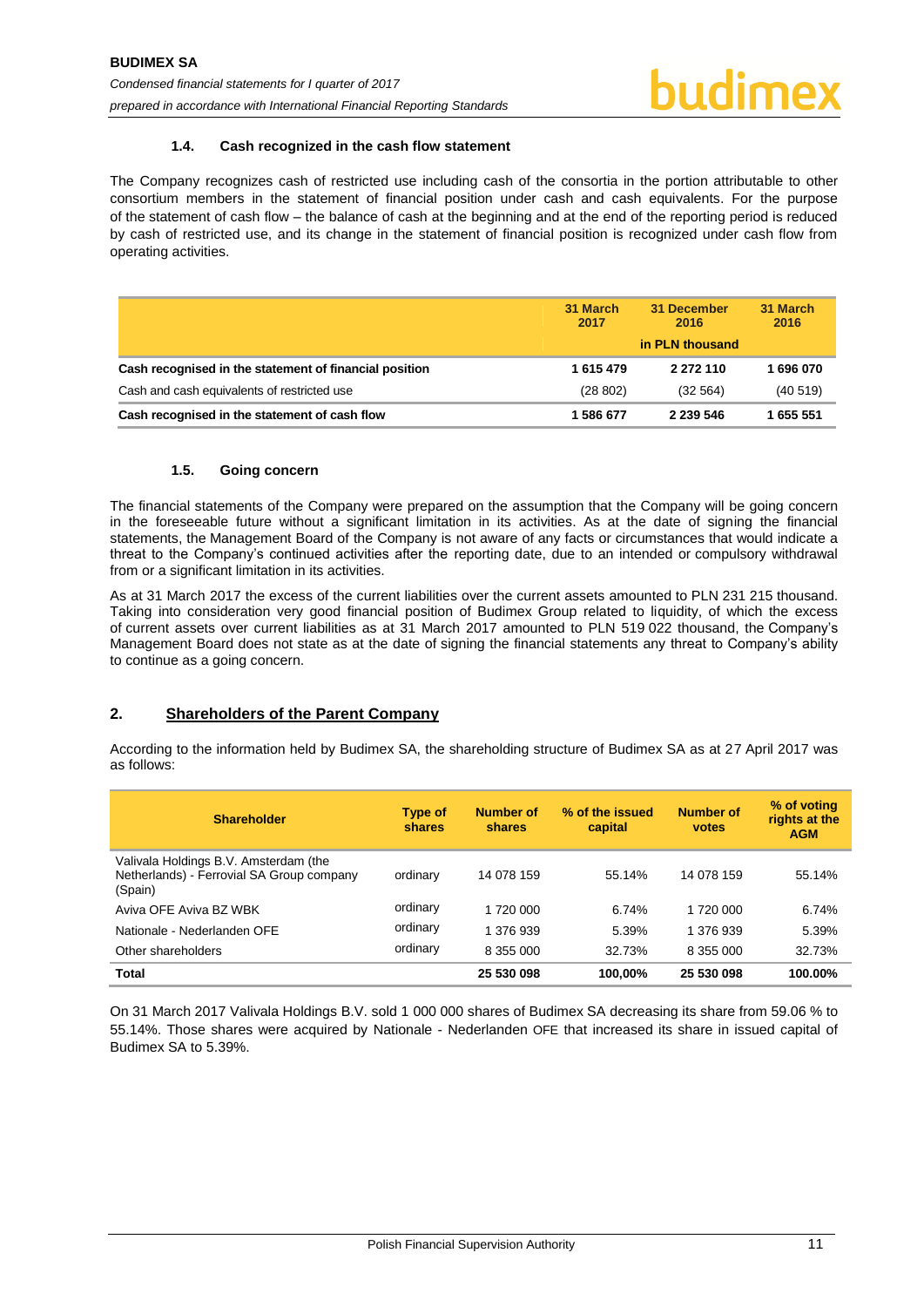# <span id="page-12-0"></span>**3. Descriptions of factors and events which had a material effect on the financial result of the Company for the first quarter of 2017**

# **3.1. Business operation of the Company in the I quarter of 2017**

<span id="page-12-1"></span>Sale of construction-assembly services in Poland is characterized by seasonality mainly connected with atmosphere conditions and the highest revenues are usually achieved in the second and third quarter, while the lowest – in the first quarter.

In the period of three months of 2017 Budimex SA earned sales revenue in the amount of PLN 940 517 thousand and in the comparative period of the year 2016, sales revenue amounted to PLN 883 401 thousand giving increase by 6.47%

Gross profit on sales for the 3-month period of 2017 amounted to PLN 133 722 thousand and was by PLN 49 322 thousand (58.44%) higher than in the comparative period of the previous year.

Total amount of administrative and selling expenses in I quarter of 2017 was PLN 50 155 thousand, while in I quarter of 2015 amounted to PLN 47 923 thousand. The share of selling and administrative expenses in total sales was equal to 5.33% (in the first quarter of 2016 to 5.42%).

In I quarter of 2017, the result from the other operating activity, including financial result from derivative instruments, was positive and amounted to PLN 6 134 thousand (in I quarter of 2016 it amounted to PLN 3 365 thousand). Other operating income comprised mainly: revenue from received penalties and fines in the amount to PLN 3 775 thousand, released provisions for penalties and legal proceedings in the amount of PLN 410 thousand and PLN 1 760 thousand accordingly, reversal of receivable impairment write-downs in the amount of PLN 2 073 thousand, overdue liabilities write-off amounted to PLN 1 212 thousand and profit on valuation and realization of derivative instrument contracts of PLN 2 521 thousand.

Other operating expenses comprised mainly: impairment write-downs against doubtful debts in the amount of PLN 4 543 thousand, cost of paid penalties and compensation in the amount of PLN 749 thousand and cost of legal proceedings in the amount of PLN 338 thousand.

All valued derivative instrument contracts were classified as level 2 in the fair value hierarchy. During the 3 months ended 31 March 2017, there was no transfer between Level 1 and Level 2 of fair value measurements, and no transfer into and out of Level 3 of fair value measurement.

In I quarter of 2017 the operating profit amounted to PLN 89 701 thousand and was higher by PLN 49 859 thousand (125.14%) compared to the comparative period of the year 2016. In I quarter of 2017, the operating margin was equal to 9.54%, while in the comparative period of 2016 was equal to 4.51%.

In I quarter of 2017, the result from financial activity was positive and amounted to PLN 10 326 thousand and in the comparative period of 2016 the result was higher by PLN 24 650 thousand. Financial income, besides dividend income from related entities in the amount of PLN 11 686 thousand, comprised also interest of PLN 8 112 thousand (this amount is inclusive of PLN 498 thousand of interest from short-term bonds purchased in the I quarter 2017, presented in the statement of financial position in other financial assets in the amount of PLN 98 965 thousand). Financial expenses comprised mainly costs of bank guarantees and commissions in the amount of PLN 5 666, costs of long-term retention receivables and liabilities discounting of PLN 2 052 and exchange differences in the amount of PLN 1 266.

Profit before tax for the period of 3-months of 2017 amounted to PLN 100 027 thousand, while in the comparative period of 2016 amounted to PLN 74 818 thousand.

In the period of three months of 2017 the Company reported a net profit of PLN 82 500 thousand gaining net profit margin of 8.77% while in the same period of 2016 net profit margin was equal to 7.40%.

In the first quarter of 2017, the Company purchased or started to lease property, plant and equipment and intangible assets with a total value of PLN 6 376 thousand, of which plant and machinery accounted for PLN 3 264 thousand.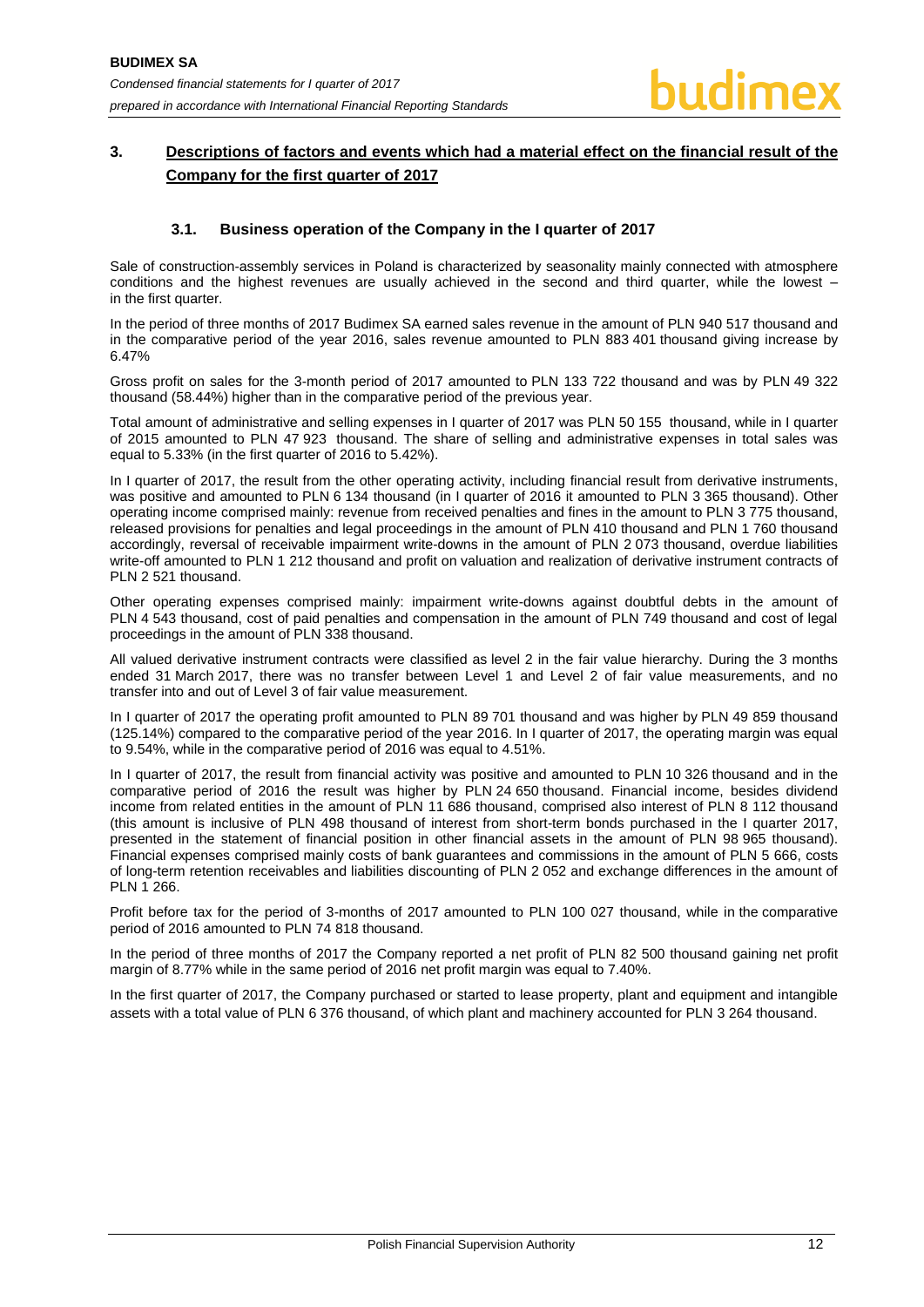# **3.2. Revenue from contracts with customers by categories**

<span id="page-13-0"></span>In the first quarter of 2017 and 2016 the revenue from contracts with customers by type of product or service was as follows:

|                                                                                | amounts in PLN thousands                                          |               |  |  |
|--------------------------------------------------------------------------------|-------------------------------------------------------------------|---------------|--|--|
| <b>Product/service type</b>                                                    | Sales of finished goods and services in the 3-month period ended: |               |  |  |
|                                                                                | 31 March 2017                                                     | 31 March 2016 |  |  |
| Revenue from sale of construction and assembly services                        | 934 679                                                           | 878 809       |  |  |
| Revenue from sale of other services                                            | 4848                                                              | 3689          |  |  |
| Revenue from sale of goods and materials                                       | 990                                                               | 903           |  |  |
| Total sales of finished goods, goods for resale, raw<br>materials and services | 940 517                                                           | 883 401       |  |  |

In the first quarter of 2017 and 2016 the revenue from contracts with customers by geographic area was as follows:

|                                                                                | amounts in PLN thousands<br>Sales of finished goods and services in the 3-month period ended: |               |  |
|--------------------------------------------------------------------------------|-----------------------------------------------------------------------------------------------|---------------|--|
| <b>Region</b>                                                                  |                                                                                               |               |  |
|                                                                                | 31 March 2017                                                                                 | 31 March 2016 |  |
| Poland                                                                         | 898 303                                                                                       | 850 081       |  |
| Germany                                                                        | 42 214                                                                                        | 33 320        |  |
| Total sales of finished goods, goods for resale, raw<br>materials and services | 940 517                                                                                       | 883 401       |  |

In the first quarter of 2017 and 2016 the revenue from contracts with customers by type of construction was as follows:

|                                                                                | amounts in PLN thousands<br>Sales of finished goods and services in the 3-month period ended: |               |  |
|--------------------------------------------------------------------------------|-----------------------------------------------------------------------------------------------|---------------|--|
| <b>Type of construction</b>                                                    |                                                                                               |               |  |
|                                                                                | 31 March 2017                                                                                 | 31 March 2016 |  |
| Civil engineering (infrastructure)                                             | 403 264                                                                                       | 454 003       |  |
| General construction, of which:                                                | 531 415                                                                                       | 424 806       |  |
| - non-residential                                                              | 357 309                                                                                       | 273 071       |  |
| - residential                                                                  | 174 106                                                                                       | 151 735       |  |
| Other                                                                          | 5838                                                                                          | 4 5 9 2       |  |
| Total sales of finished goods, goods for resale, raw<br>materials and services | 940 517                                                                                       | 883 401       |  |

# **3.3. Changes of estimates**

### <span id="page-13-1"></span>**Provisions for expected contract losses**

In accordance with accounting policies adopted, the Company creates provisions for expected contract losses if budgeted contract costs exceed the entire expected contract revenue. As at 31 March 2017, the balance of the provision for contract losses amounted to PLN 379 887 thousand, while as at 31 December 2016 amounted to PLN 400 146 thousand. Due to that, in the 3-month period of 2017 the balance of provision decreased by PLN 20 259 thousand.

### **Provision for legal proceedings**

The Company recognises provisions for legal proceedings when it is suited and the probability of an unfavourable court judgement is higher than the probability of a favourable one. An estimation of that result is made on the basis of analysis of a legal proceedings progress as well as lawyers' opinions. As at 31 March 2017, the balance of the provision in this respect amounted to PLN 21 800 thousand, while as at 31 December 2016 amounted to PLN 23 565 thousand. Due to that, in the 3-month period of 2017 the balance of provision decreased by PLN 1 765 thousand.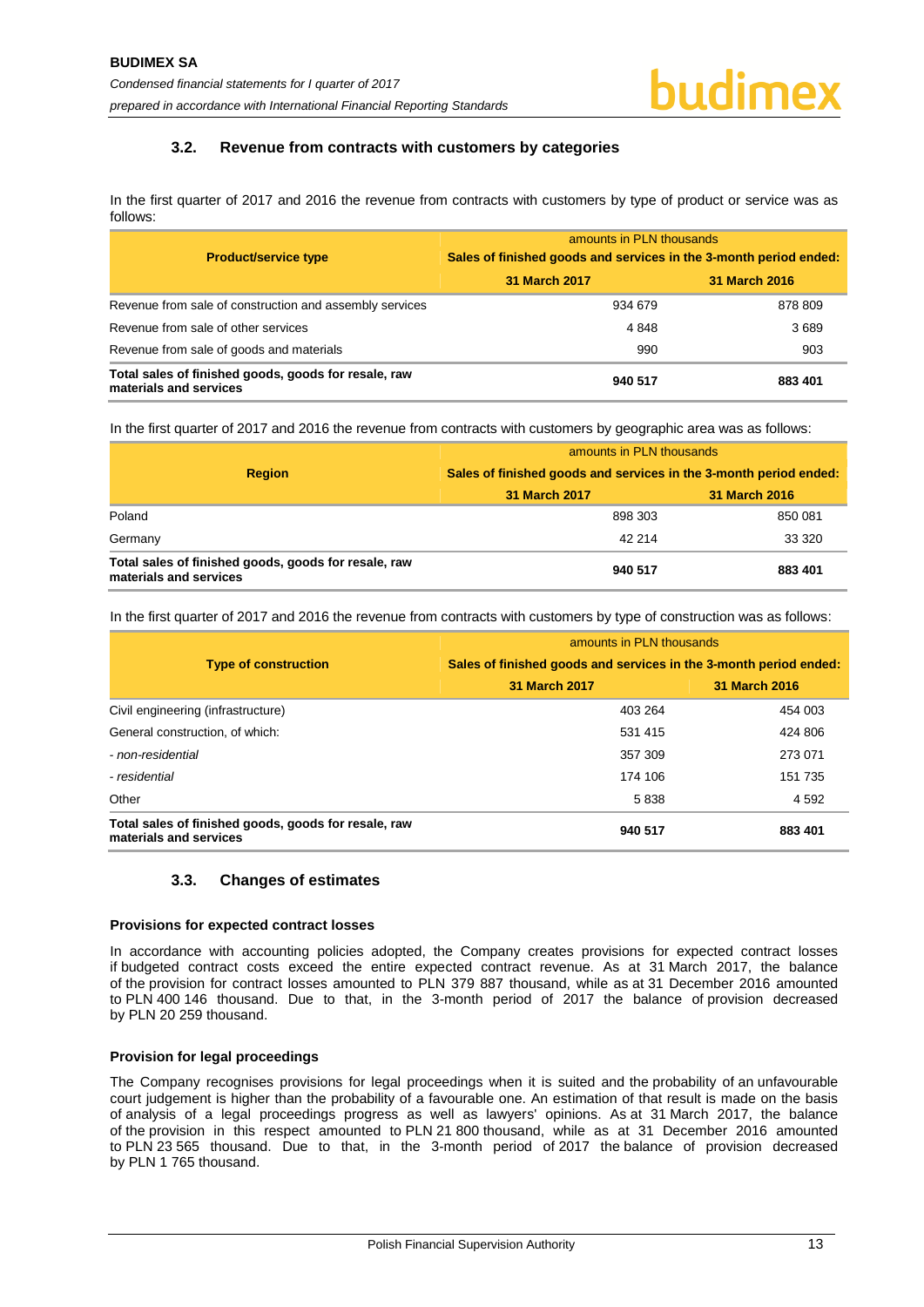### **Provision for penalties**

The Company recognises provisions for penalties related to the realization of construction contracts. A provision is recognised only when the Company has a present obligation as a result of past event, the settlement of that obligation is highly probable and a reliable estimate can be made of the amount of the obligation. As at 31 March 2017, the balance of the provision in this respect amounted to PLN 49 503 thousand, while as at 31 December 2016 amounted to PLN 49 784 thousand. Due to that, in the 3-month period of 2017 the balance of provision decreased by PLN 281 thousand.

### **Costs of future warranty repairs**

The Company is required to issue guarantees for its construction services. It is accepted that the provision between 0.3%-1.4% of revenue from the given contract is made what depends on particular construction segment. This general value is assessed on an individual basis and may be increased or reduced, as appropriate. As at 31 March 2017, the balance of the provision in this respect amounted to PLN 270 732 thousand, while as at 31 December 2016 amounted to PLN 264 956 thousand. Due to that, in the 3-month period of 2017 the balance of provision increased by PLN 5 776 thousand.

### **Deferred tax asset and liability**

As at 31 March 2017, the balance of deferred tax asset (reducing by deferred tax liability) amounted to PLN 396 021 thousand, while as at 31 December 2016 amounted to PLN 400 046 thousand. Due to that, in the 3 month period of 2017 the balance of deferred tax asset decreased by PLN 4 025 thousand.

### **Impairment write-downs against receivables and retentions for constructions contracts**

As at 31 March 2017, the balance of recognized impairment write-downs against receivables and retentions amounted to PLN 134 058 thousand, while as at 31 December 2016 amounted to PLN 132 039 thousand. In the 3 month period of 2017 the Company recognized impairment write-downs in the amount of PLN 4 543 thousand and reversed it increasing operating income in the amount of PLN 2 073 thousand and in the same time the Company utilized impairment write-downs in the mount of PLN 47 thousand and decreased it by PLN 404 thousand due to exchange differences.

### **Impairment write-downs against inventory**

As at 31 March 2017 and 31 December 2016, the balance of recognised impairment write-downs against inventory amounted to PLN 2 493 thousand.

# **3.4. Material changes of the legal proceedings pending in I quarter of 2017**

<span id="page-14-0"></span>As at 31 March 2017, the total value of the proceedings relating to the Company's liabilities and claims accordingly amounted to PLN 878 148 thousand and PLN 135 866 thousand, and as at 31 December 2016 accordingly PLN 882 289 thousand and PLN 151 336 thousand. In the period of three months of 2017 there was no significant outcome of the proceedings that could have material impact on the financial situation of the Company.

# <span id="page-14-1"></span>**4. Other events for the I quarter of 2017**

On **1 February 2017**, the Extraordinary General Meeting of Shareholders of Budimex Autostrada SA (a subsidiary of Budimex SA) adopted a resolution on the liquidation of the company.

On **15 February 2017**, Budimex SA began shares acquisition process of Elektromontaż-Poznań SA from minority interests shareholders. During the period from 15 February 2017 till 31 March 2017 Budimex SA concluded 623 share purchase agreements and based on them acquired 282 484 ordinary registered shares of "A" series (constituting in total 5.22% share in issued capital of Elektromontaż-Poznań SA). The total purchase price for above mentioned shares amounted to PLN 2 418 thousand. The share acquisition process has not been finalized yet.

On **24 April 2017** the Company signed loan agreement under which Budimex Nieruchomości Sp. z o.o. (subsidiary of Budimex SA) was provided with the loan to the maximum amount of PLN 100 000 thousand for financing developer projects. Pursuant to the agreement the loan will be paid in tranches and is to repaid till 29 June 2018. The loan interest rate was determined as 1M WIBOR plus margin. The loan is secured by mortgage established on land properties belonging to Budimex Nieruchomości Sp. z o.o.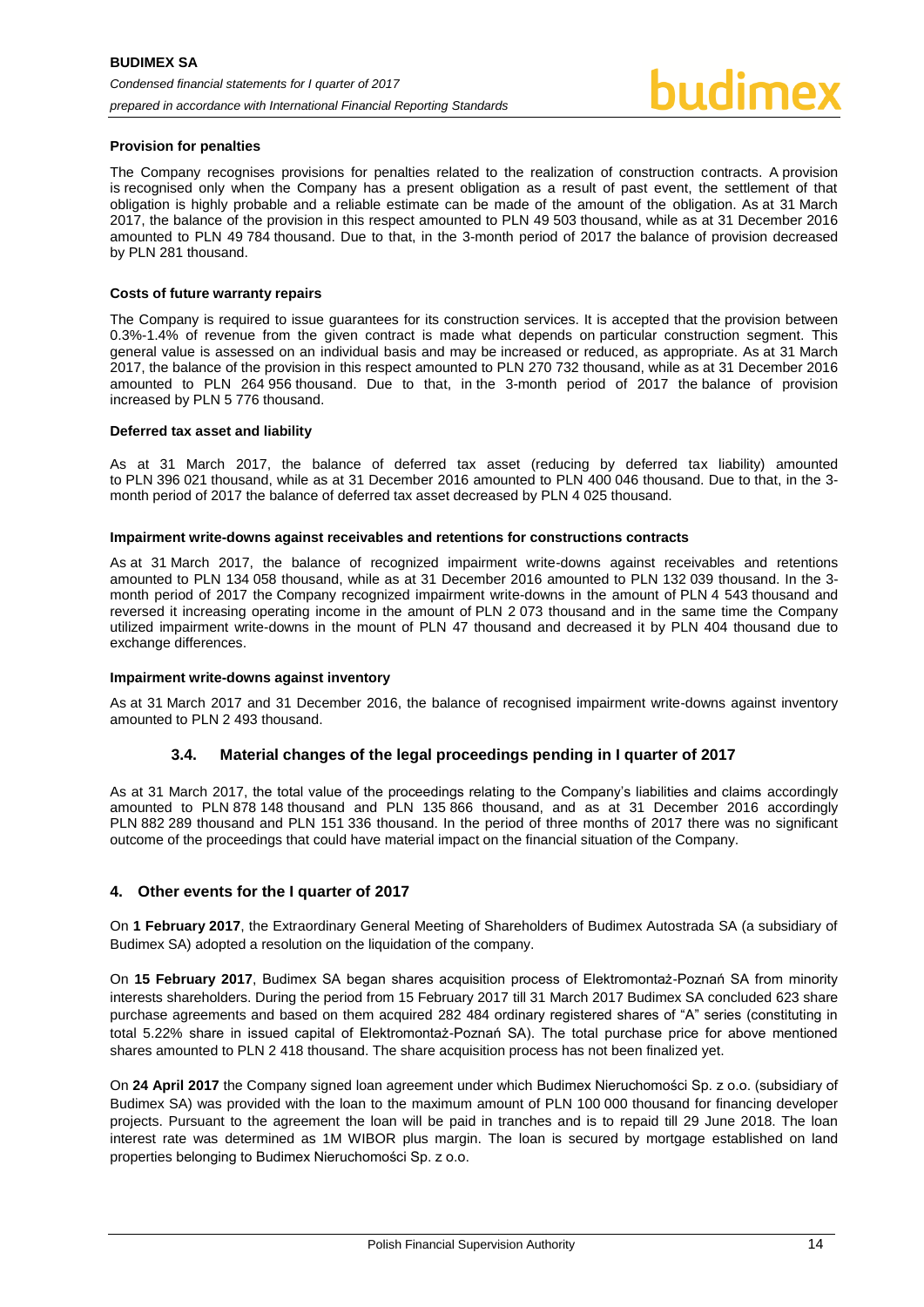# <span id="page-15-0"></span>**5. Related party transactions**

Transactions with related parties made in the first quarter of 2017 and in the first quarter of 2016 and unsettled balances of receivables and liabilities as at 31 March 2017 and 31 December 2016 are presented in the tables below:

|                                                             | amounts in PLN thousands |                    |                    |                  |  |
|-------------------------------------------------------------|--------------------------|--------------------|--------------------|------------------|--|
|                                                             |                          | <b>Receivables</b> | <b>Liabilities</b> |                  |  |
|                                                             | <b>31 March 2017</b>     | 31 December 2016   | 31 March 2017      | 31 December 2016 |  |
| Parent Company and related parties<br>(the Ferrovial Group) | 20 638                   | 20 472             | 99 723             | 95 843           |  |
| Subsidiary companies                                        | 84 583                   | 66 033             | 20 4 23            | 27 7 23          |  |
| Associates                                                  | 182                      | 341                | 127                | 118              |  |
| Jointly controlled entities                                 | 1 2 5 7                  | 1920               | 730                | 660              |  |
| Other related parties*                                      | 8                        | 7                  | ۰                  | $\,$             |  |
| <b>Total</b>                                                | 106 668                  | 88773              | 121 003            | 124 344          |  |

|                                                             | amounts in PLN thousands |                          |                 |                  |
|-------------------------------------------------------------|--------------------------|--------------------------|-----------------|------------------|
|                                                             | <b>Loans granted</b>     |                          | Loans taken out |                  |
|                                                             | <b>31 March 2017</b>     | 31 December 2016         | 31 March 2017   | 31 December 2016 |
| Parent Company and related parties<br>(the Ferrovial Group) | $\,$                     | $\overline{\phantom{0}}$ | 8757            | 9 1 6 5          |
| Subsidiary companies                                        | 6647                     | 6 5 7 0                  |                 |                  |
| Associates                                                  | 9 1 6 3                  | 9 1 6 3                  | -               |                  |
| <b>Total</b>                                                | 15810                    | 15 733                   | 8757            | 9 1 6 5          |

|                                                             | amounts in PLN thousands      |         |                                                                                                               |          |
|-------------------------------------------------------------|-------------------------------|---------|---------------------------------------------------------------------------------------------------------------|----------|
|                                                             | 3-month period ended 31 March |         | Sales of finished goods and services Purchase of finished goods and services<br>3-month period ended 31 March |          |
|                                                             |                               |         |                                                                                                               |          |
|                                                             | 2017                          | 2016    | 2017                                                                                                          | 2016     |
| Parent Company and related parties<br>(the Ferrovial Group) | 19                            | 2 1 1 2 | 11 0 32                                                                                                       | 12 2 2 0 |
| Subsidiary companies                                        | 72 447                        | 68 059  | 21 7 64                                                                                                       | 6631     |
| Associates                                                  | 315                           | 156     | 128                                                                                                           | 40       |
| Jointly controlled entities                                 | 174                           | (26)    | $\blacksquare$                                                                                                |          |
| Total transactions with related parties                     | 72955                         | 70 301  | 32924                                                                                                         | 18 891   |

|                                                             | amounts in PLN thousands                               |         |                               |      |
|-------------------------------------------------------------|--------------------------------------------------------|---------|-------------------------------|------|
|                                                             | <b>Finance income</b><br>3-month period ended 31 March |         | <b>Finance costs</b>          |      |
|                                                             |                                                        |         | 3-month period ended 31 March |      |
|                                                             | 2017                                                   | 2016    | 2017                          | 2016 |
| Parent Company and related parties<br>(the Ferrovial Group) |                                                        |         | 15                            | 18   |
| Subsidiary companies                                        | 11762                                                  | 31 0 74 |                               |      |
| Associates                                                  | 129                                                    | 57      | -                             |      |
| <b>Total transactions with related parties</b>              | 11 891                                                 | 31 131  | 15                            | 18   |

\*) Other related parties comprise also entities on which the key management person of the Company or his close relative exercises significant influence.

Inter-Group transactions are made on an arm's length basis.